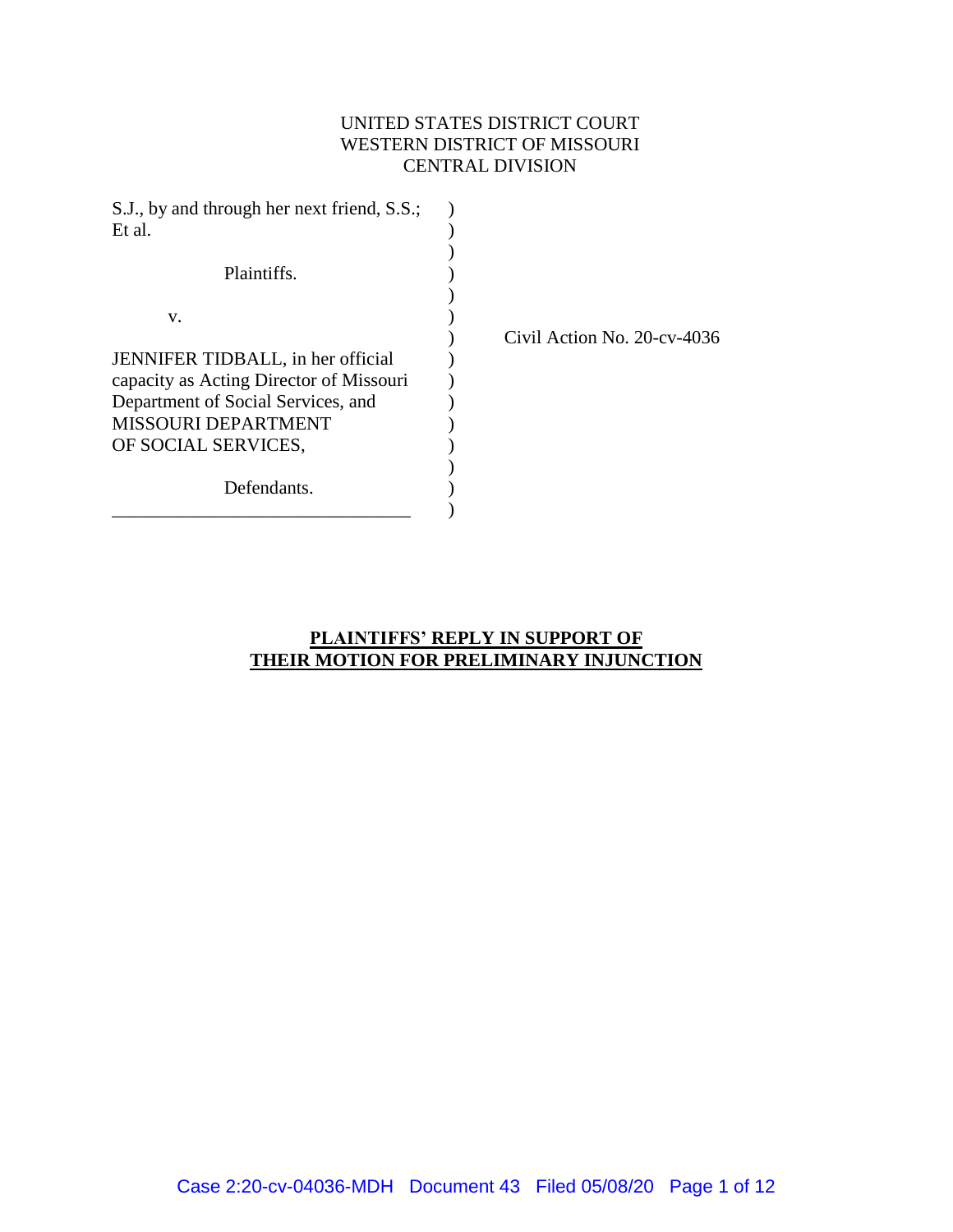#### **INTRODUCTION**

Plaintiffs are entitled to a preliminary injunction. They have established that they are suffering irreparable harm from the denial of necessary services, are likely to succeed on the merits, that their harm outweighs any alleged harm to the State, and that an injunction is in the public interest. Doc. 24 at 2-6, 14-15. Plaintiffs seek an order compelling Defendants to ensure that Plaintiffs receive the private duty nursing services in the amount approved by Defendants. Courts have approved nearly identical preliminary injunctions in these circumstances. See O.B. v. Norwood, 838 F.3d 837, 840 (7th Cir. 2016); A.H.R. v. Wash. State Health Care Auth., 2016 WL 98513 (W.D. Wash. Jan. 7, 2016). Defendants have identified no basis for a different outcome here. The Court should grant Plaintiffs' motion.

## **I. DEFENDANTS OVERSTATE THE REQUIREMENTS FOR A PRELIMINARY INJUNCTION.**

Based on a single unpublished district court decision, Defendants assert the preliminary injunction here is "mandatory" and subject to a heightened standard. Defs.' Opp. To Pls.' Mot. for Prelim. Inj., 2-3, Doc. 39 (citing Gerhart v. United States Dep't of Health & Hum. Servs., 2016 WL 8839016 (S.D. Iowa Aug. 12, 2016)). The Eighth Circuit, however, has not established any clear distinction or heightened standard. Under relevant doctrine, the focus of "the inquiry is an equitable one, requiring that [the court] consider whether the balance of equities so favors the movant that justice requires the court to intervene to preserve the status quo until the merits are determined." Glenwood Bridge, Inc. v. City of Minneapolis, 940 F.2d 367, 370 (8th Cir. 1991) (quote omitted). The status quo is not the state of affairs when the case was filed, but rather "the status that existed before the violative action occurred." Hill v. Xyquad, Inc., 939 F.2d 627, 631 (8th Cir. 1991). Here, that would be a status where Defendants are providing for Plaintiffs' private duty nursing services. Regardless of the precise description of the "status quo," the primary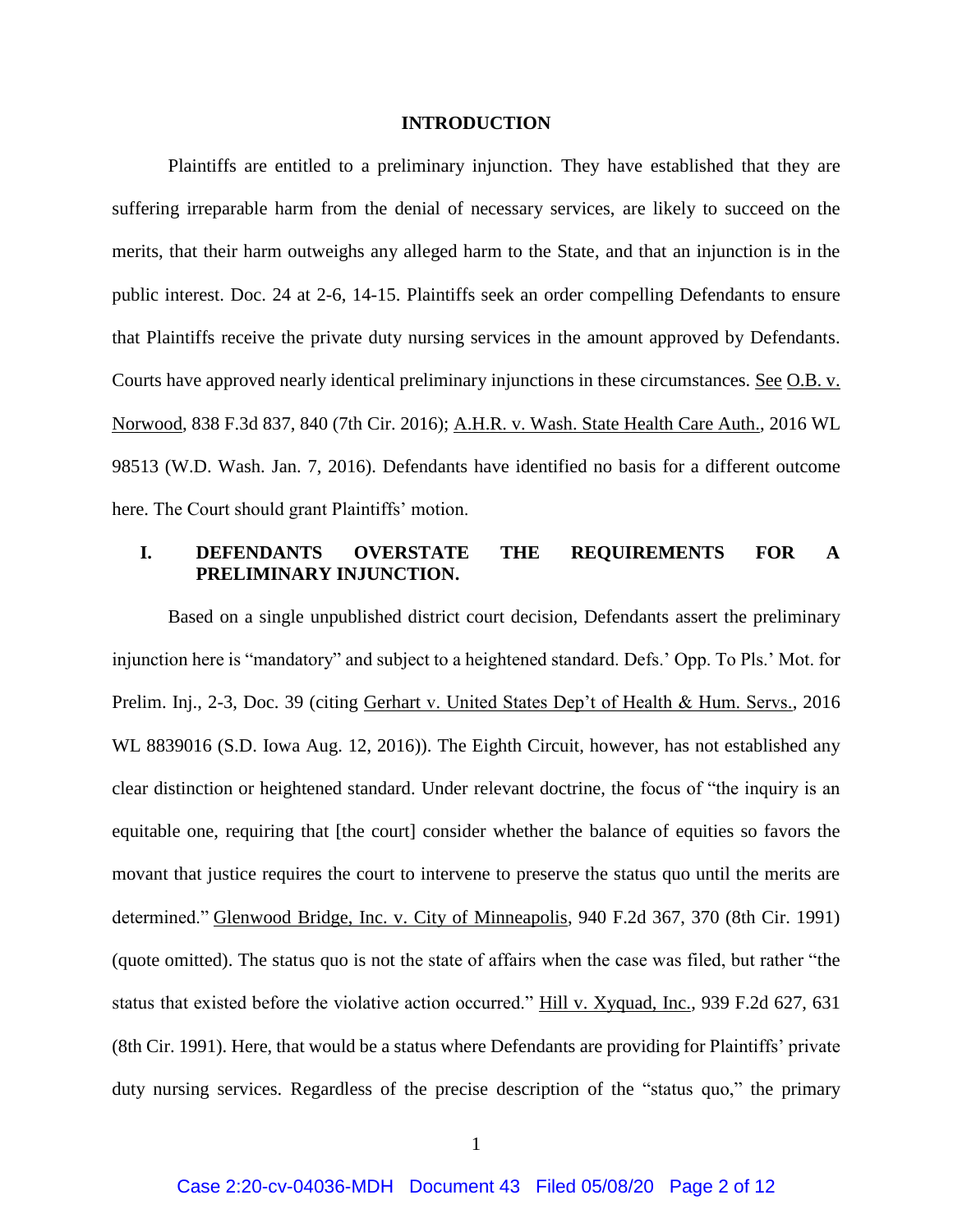question is whether the preliminary injunction will remedy Plaintiffs' irreparable harm. See Ferry-Morse Seed Co. v. Food Corn, Inc., 729 F.2d 589, 593 (8th Cir. 1984) (where status quo's "condition of rest (in this case the refusal to deliver the [nursing services]) will cause irreparable harm, a mandatory preliminary injunction is proper."); See also Chicago United Indus., Ltd. v. City of Chicago, 445 F.3d 940, 944 (7th Cir. 2006) ("Preliminary relief is properly sought only to avert irreparable harm. . . . Whether and in what sense the grant of relief would change or preserve some previous state of affairs is neither here nor there. To worry these questions is merely to fuzz up the legal standard."); United Food & Commercial Workers Union, Local 1099 v. S.W. Ohio Reg'l Transit Auth*.*, 163 F.3d 341, 348 (6th Cir. 1998) ("if the currently existing status quo itself is causing one of the parties irreparable injury, it is necessary to alter the situation so as to prevent the injury.").

Nor would a preliminary injunction of this sort grant Plaintiffs complete relief. Unlike a permanent injunction, any preliminary injunction would be time-limited until a final decision on the merits. Plaintiffs have ongoing needs that will only be fully redressed by a permanent injunction. Cf. Rathmann Grp. v. Tanenbaum, 889 F.2d 787, 790 (8th Cir. 1989) (preliminary injunction granted full relief where it covered the "same one-year period" plaintiff sought at trial). Because the record overwhelmingly shows that Plaintiffs are suffering ongoing irreparable harm that outweighs any harm to Defendants, the Court should issue the preliminary injunction.

## **II. PLAINTIFFS HAVE ESTABLISHED THAT THEY SUFFER IRREPARABLE HARM FROM THE DENIAL OF MEDICALLY NCESSARY SERVICES.**

Defendants disregard the overwhelming record evidence and the applicable case law to make the incredible assertion that there is no irreparable harm here. Contrary to Defendants' assertion, a loss of Medicaid services (to which Plaintiffs are legally entitled) is itself irreparable harm. Doc. 24 at 3, 6 (and citations therein). <u>See also J.D. v. Sherman</u>, 2006 WL 3163053, at \*10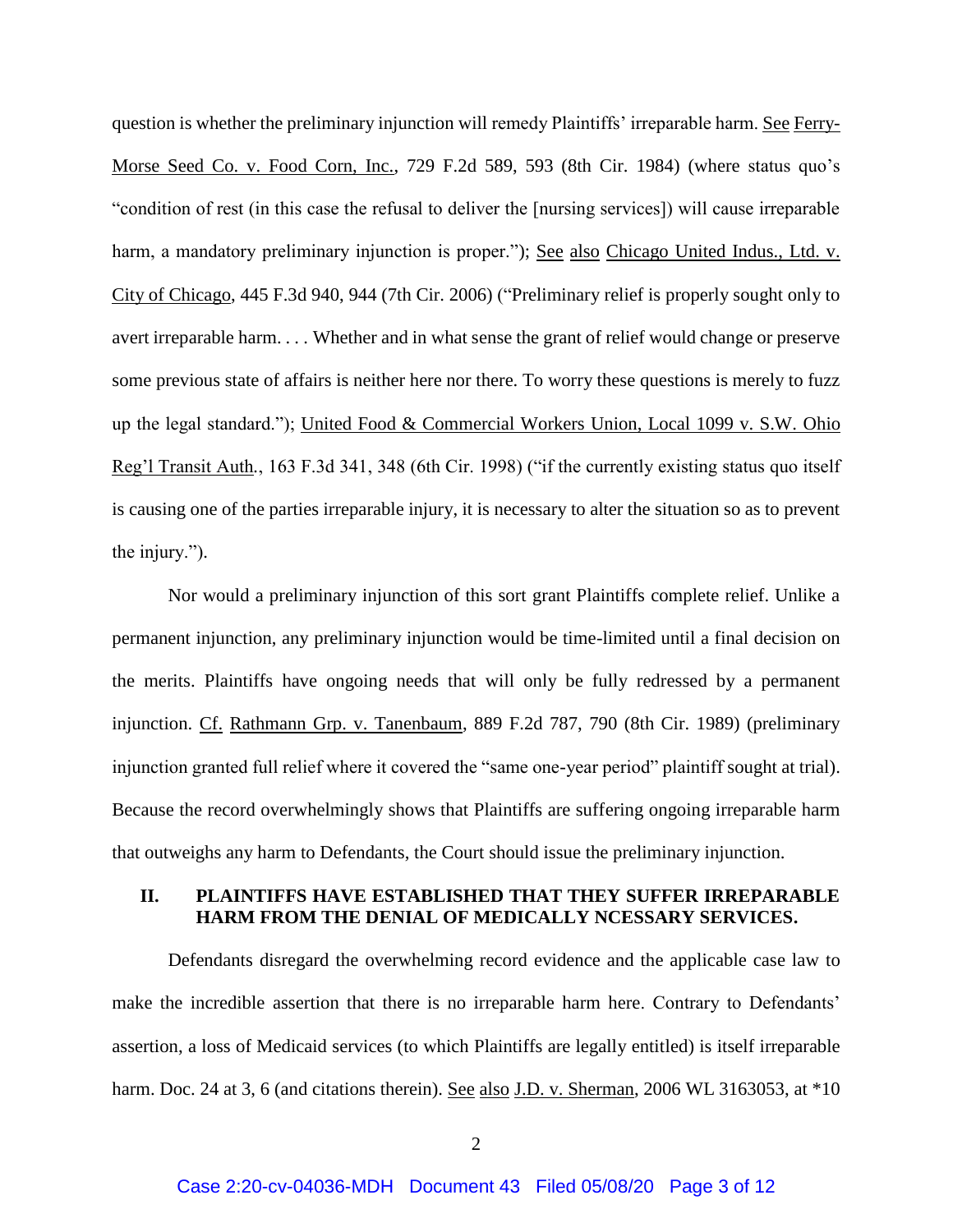(W.D. Mo. 2006) (finding irreparable harm where Missouri Medicaid agency failed to provide medically necessary transplant services required by EPSDT); Hiltibran v. Levy, 2010 WL 6825306, at \*6 (W.D. Mo. Dec. 27, 2010) (finding irreparable harm from Missouri Medicaid's failure to cover medically necessary incontinence supplies). Furthermore, Defendants disregard the risk of injuries, serious health complications, and death from lack of medically necessary private duty nursing services. Docs. 24-9, Cole Decl. ¶ 13; 24-15, Foster Decl. ¶ 7; 24-10, Batiste Decl. ¶ 11. That risk is itself more than sufficient to establish irreparable harm. Doc. 24, at 3-4 (and cases cited therein). The cases Defendants cite in rebuttal are inapposite. S.J.W. involved a student claiming harm from failing to receive a sufficiently challenging education and inability to try out for the school band. 696 F.3d 771 (8th Cir. 2012). Hestdalen v. Corizon Corrections Health Care involved a pro se prisoner claiming a self-diagnosed medical problem. 2018 WL 6199570, \*2 (E.D. Mo. 2018). These situations are quite different from this case, which involves denials of essential and in many cases, life-saving services that Defendants have already approved as medically necessary.

The risk of unnecessary institutionalization also constitutes irreparable harm. As explained in Plaintiffs' Response to the Motion to Dismiss, Olmstead requires that people with disabilities receive services in the most integrated settings appropriate to their needs, which in this case means in their own homes with their families, not in hospitals, pediatric bridge facilities, or other such institutions. See Olmstead v. L.C. ex rel. Zimring, 527 U.S. 581, 591-92 (1999); Pls.' Resp. to Mot. to Dismiss at 2-3, 14-15. The type of institution does not change the analysis. Plaintiffs are facing the very same the harm identified in Olmstead and subsequent cases: psychological harm, shorter life expectancy or death, and inability to participate in everyday activities. See Docs. 24- 9, Cole Dec. ¶¶ 16-24 (for a detailed discussion of the harm to medically complex children from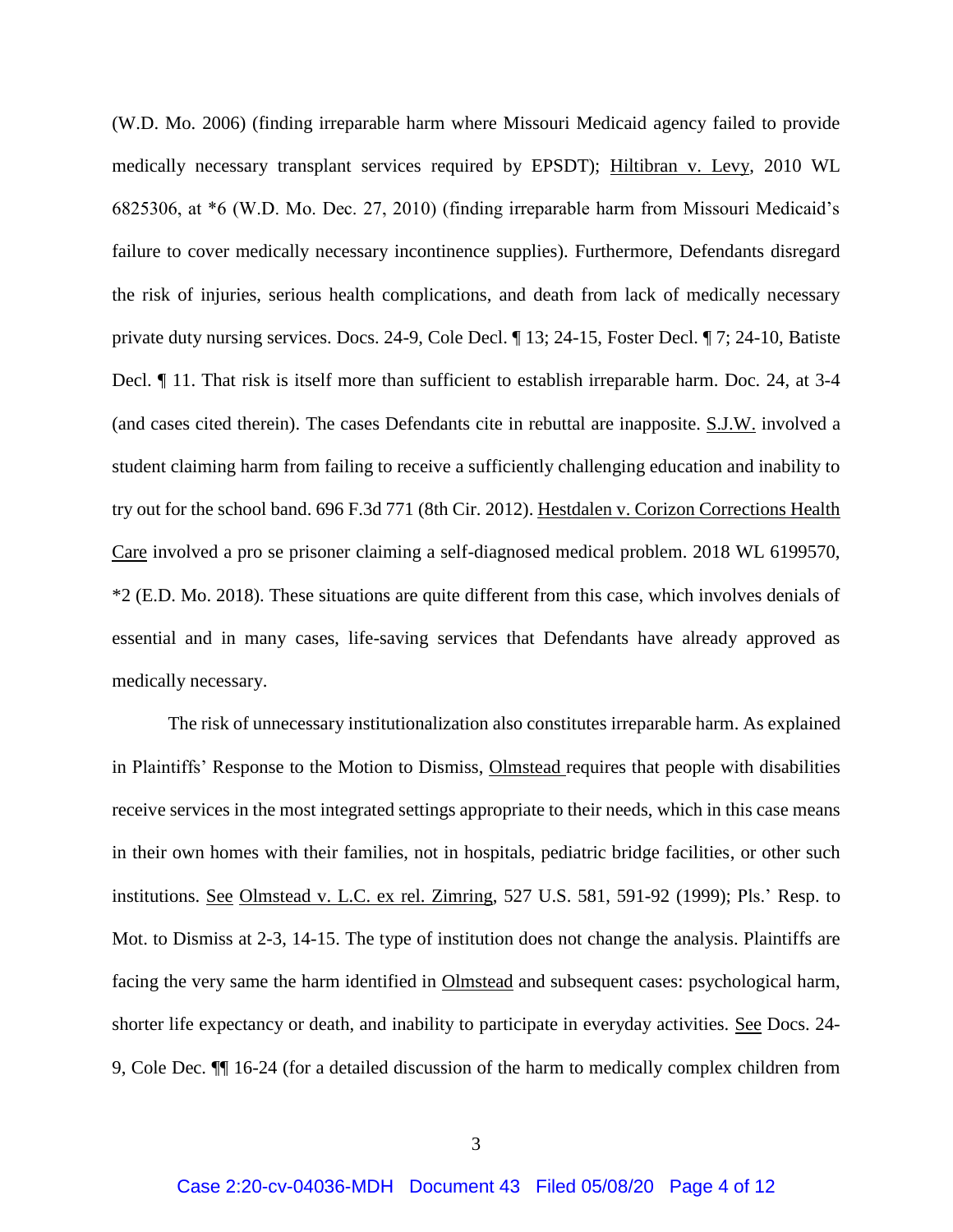prolonged institutionalization in a hospital); 24-1, G.T. Decl. ¶¶ 5-6 (Plaintiff C.T. became depressed and was prescribed psychiatric medication while she spent over a year in the hospital waiting for Defendants to arrange private duty nursing services). Further, because the Plaintiffs are children, unnecessary hospitalization also causes developmental harm, which can be lifelong. Doc. 24-9, Cole Decl. ¶ 22. Defendants ask the Court to disregard these harms because Plaintiffs are sometimes hospitalized to treat their conditions. Doc. 39 at 10. This misses the point. The expert testimony of Dr. Cole and the experience of the Plaintiffs themselves establish an increased risk of *unnecessary* hospitalization—or unnecessarily prolonged hospitalization—because they lack in-home nursing. Docs. 24-9, Cole Decl. ¶¶ 10-31; 24-1, G.T. Decl. ¶¶ 5-6; 24-4, A.B. Decl. ¶ 5. That risk constitutes irreparable harm.

Defendants next attempt to distinguish cases cited by Plaintiffs because they involve "budget cuts and other administrative matters" and are "not related to PDN issues." Doc. 39 at 12. First, that is inaccurate. Plaintiffs cite, and Defendants ignore, O.B. and A.H.R., which address the very same issues litigated here. Doc. 24 at 1, 9, 10, 12, 14 (and citations therein). Moreover, Defendants raise a distinction without a difference: there is "no difference in the irreparable harm to Plaintiffs or the balance of the equities regardless of whether the State overtly denies services that are due, eliminates or reduces funding for such services, or authorizes such services but then fails in its duty to provide services." A.H.R., 2016 WL 98513 at \*17, n.17. Plaintiffs are irreparably harmed by Defendants' failure to provide the medically necessary private duty nursing services the Defendants themselves have approved.

Finally, Defendants claim that there is no imminent threat of harm because the families of the Plaintiffs have been "coping without the PDN and keeping their families together for years." Doc. 39 at 12. This heartless assertion ignores the ongoing harm to the family caregivers who are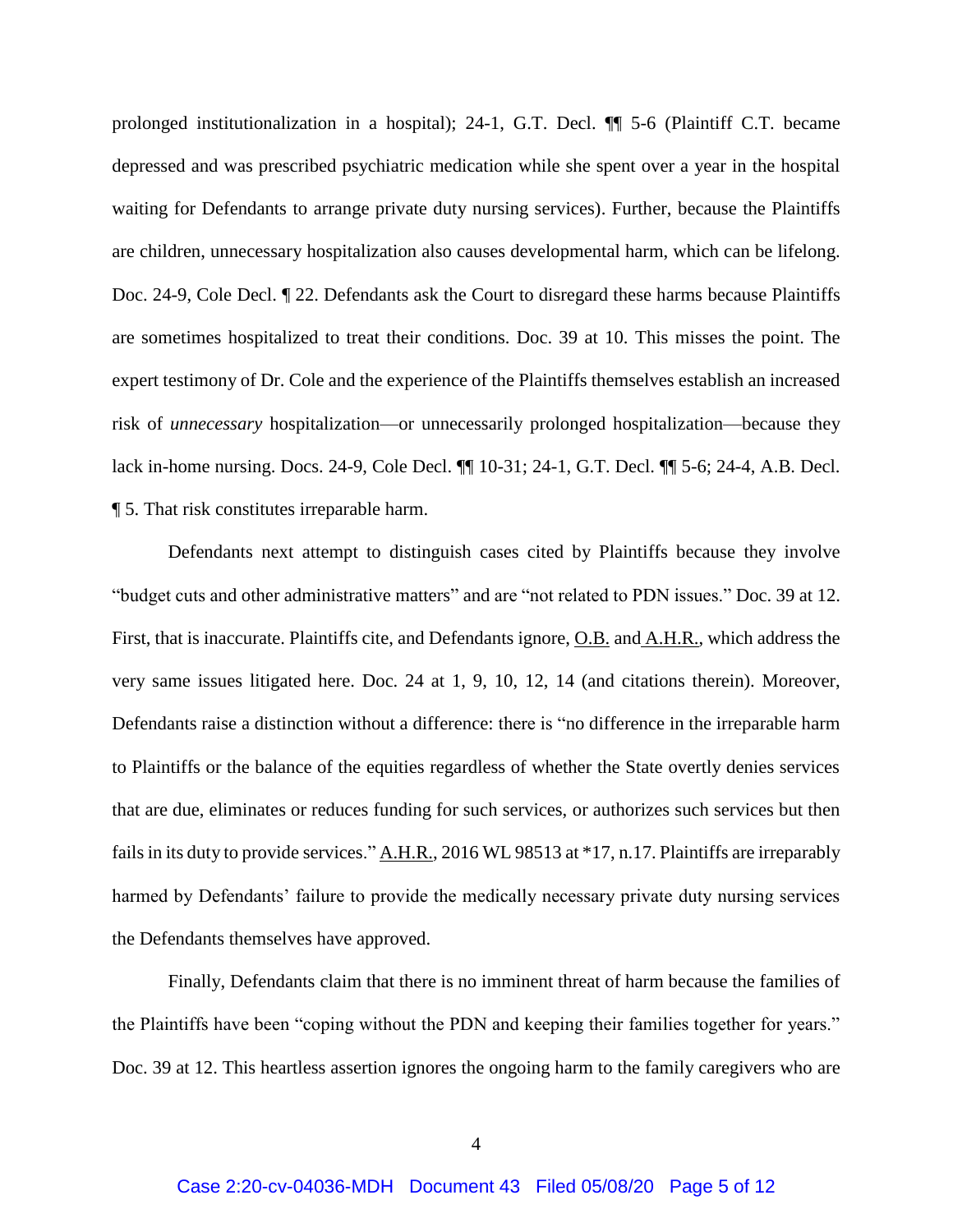suffering from anxiety, loss of sleep, loss of employment and other stressors. Docs. 24-6, M.D. Decl. ¶¶ 10-11; 24-7, C.B. Decl. ¶¶ 39, 45, 47; 27, S.S. Decl. ¶¶ 18-21; 24-8, C.W. Decl. ¶¶ 8-11; 24-1, G.T. Decl. ¶¶ 15-17; 24-5, M.S. Decl. ¶ 11; 24-4, A.B. Decl. ¶ 14; 24-3, M.A. Decl. ¶¶ 15- 16, 19; 24-2, J.L-S. Decl. ¶¶ 19-23; see also Docs. 24-15, Foster Decl. ¶¶ 11-13; 24-9, Cole Decl. ¶¶ 25-30. The physical and mental toll on family caregivers has a direct impact on the health of the Plaintiff children. Doc. 24-15, Foster Decl. ¶¶ 10-13. Further, many of the families have not been able to keep the Children at home. Plaintiffs I.B. and R.R. came home for the first time late last year after the families struggled to find enough private duty nursing to maintain care at home. Docs. 24-6, M.D. Decl. ¶ 2; 24-4 A.B. Decl. ¶ 4. Plaintiff B.B. has never been home for longer than six months without a hospitalization. Doc. 24-7, C.B. Decl. ¶ 24. Plaintiffs P.W. and C.T. have already unnecessarily spent months of their teenaged years in hospitals away from their homes and the social opportunities they want and need. Docs. 24-8, C.W. Decl.  $\parallel$  6; 24-1 G.T., Decl. ¶ 6. In short, Plaintiffs are suffering irreparable harm.

### **III. PLAINTIFFS ARE LIKELY TO SUCCEED ON THE MERITS.**

#### **A. Plaintiffs have demonstrated standing.**

As explained in Plaintiffs' Response to the Motion to Dismiss, Plaintiffs' ongoing injuries support Plaintiffs' standing. See Pls.' Resp. to Mot. to Dismiss at 4-6. The Defendants' conclusory declarations do not alter the Court's analysis for purposes of the preliminary injunction. The record demonstrates that Plaintiffs' injuries are traceable to the Defendants' policies and practices. First, nothing in these generalized statements contradicts Plaintiffs' testimony that DSS has failed to arrange for Plaintiffs' services. Defendants' inaction is therefore causally related to Plaintiffs' injuries. Moreover, Defendants' testimony confirms Plaintiffs' testimony that all Defendants do to ensure Plaintiffs receive services is provide a list of potential agencies and direct families to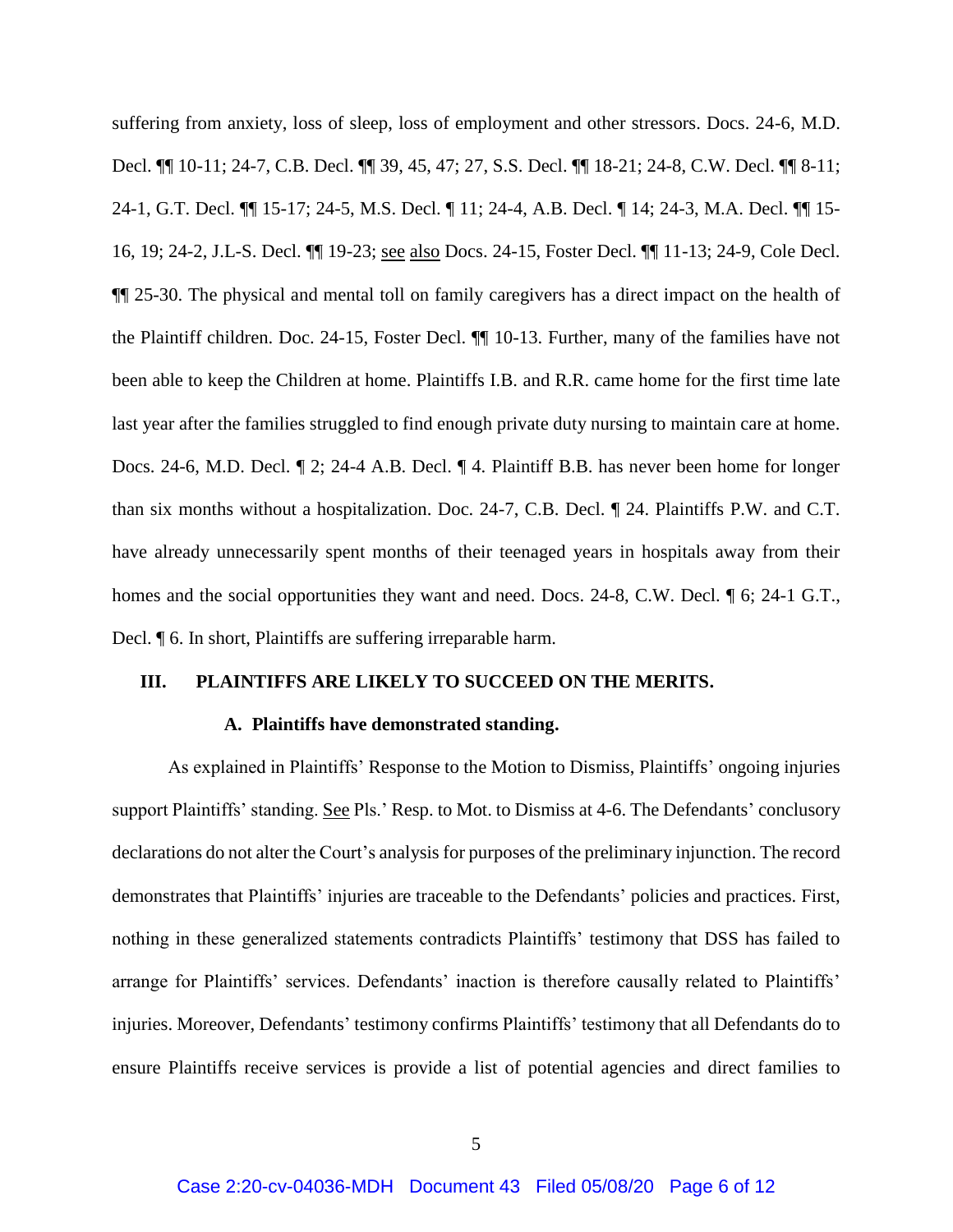identify a provider. Compare Docs. 39 at 8; 39-2, Darr Decl.  $\P$  17, 22 with Docs. 24-2, J.L-S. Decl. ¶ 13; 24-2, A.B. Decl. ¶ 5; 24-8, C.W. Decl. ¶ 7.

There are many more steps Defendants could take to arrange for Plaintiffs' services. Defendants have authority to, among other things, provide additional case management, allow for self-directed care with the families choosing their own nurse, create on-call nurse teams for crises staffing, and adjust reimbursement rates as needed (which Defendant Tidball acknowledges is one reason there are insufficient nurses accepting Medicaid). See 42 C.F.R. §440.169(d) (1)-(4); Doc. 39-7, Tidball Decl. ¶ 12. Defendants have taken none of these steps, and that inaction is causing Plaintiffs' injuries.

Yet, Defendants protest that there is nothing they can do. But the record reveals many factors within Defendants' control. Guidance from the Centers for Medicare & Medicaid Services emphasizes that Defendants have an "affirmative obligation to connect children with necessary treatment," and "must . . . take advantage of all resources available to provide a broad base of providers who treat children. Some states may find it necessary to recruit new providers to meet children's needs." See CMS, *EPSDT Guide*, Doc. 24-12 at 5, 28 (quotes omitted). Furthermore, Defendants own proposed regulation shows that Defendants can take additional actions to "enlarge the group of individuals who may render care." Doc. 39-3, Kremer Decl. ¶ 17. See also Doc. 39- 6, Dresner Decl. ¶ 14 (proposed changes "will allow for a greater pool of staff able to provide private duty nursing," in Missouri's Medicaid program "than the current regulation."). The proposed regulation includes allowing a Medicaid enrollee's licensed family member to become employed by a Medicaid PDN provider to provide care for their family member and allowing graduate RNs and LPNs to provide private duty nursing. Doc. 39 at 13-14; Doc. 1, Compl. ¶¶ 83- 84 (describing similar actions Defendants could take).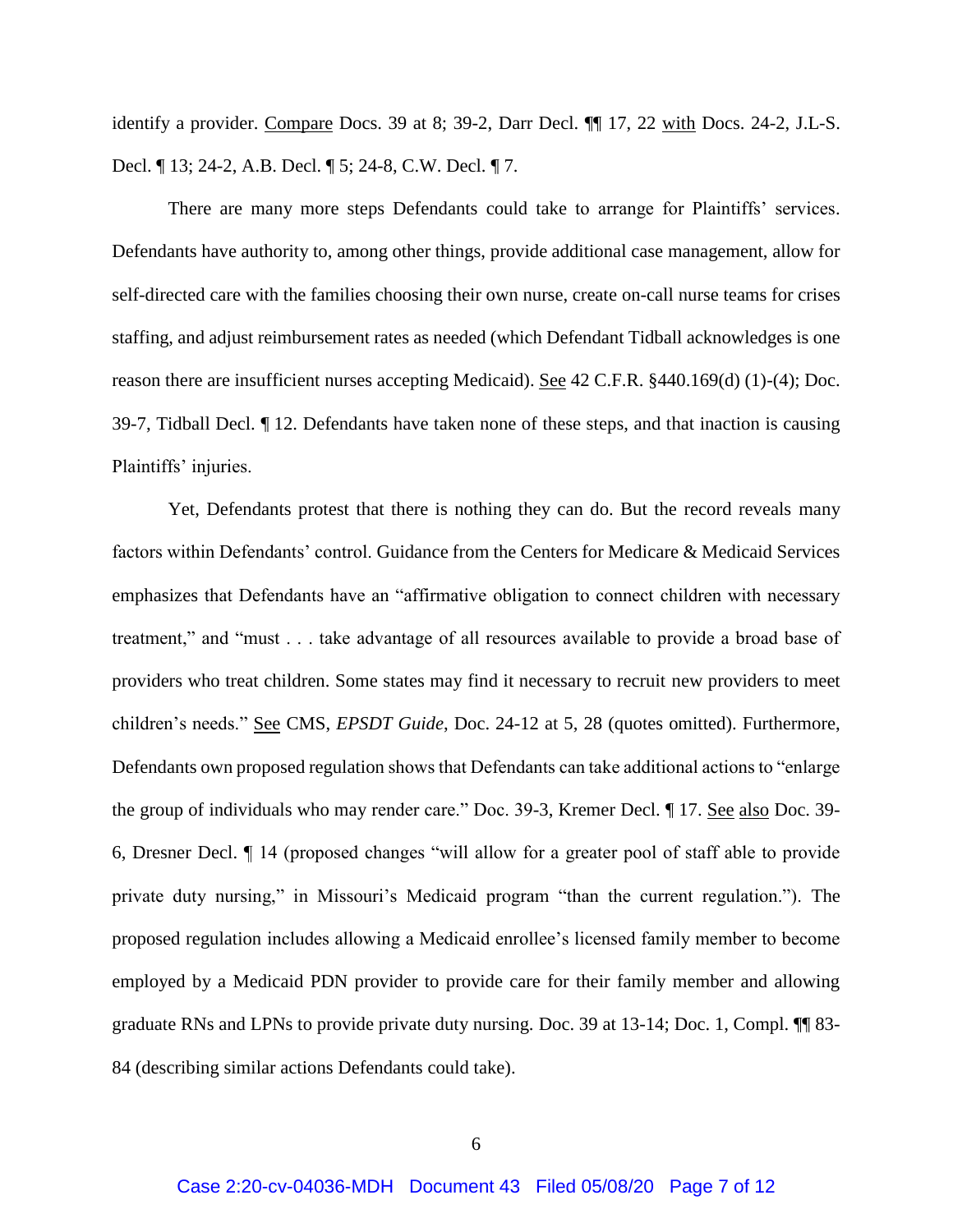As a result, any shortage of nurses is particular to the Medicaid program. See Doc. 24-9, Cole Decl. ¶¶ 10, 14. In fact, Defendant Tidball's declaration speaks only to the availability of nurses in the Medicaid program and, thus, supports Plaintiffs' position. Doc. 39-7, Tidball Decl. ¶ 11 ("I am aware there is currently a shortage of private duty nurses in Missouri willing to work for enrolled Medicaid providers."); See also Doc. 39 at 13 (describing "shortage of private duty nurses . . . who are willing to work for Medicaid providers."). Defendants' policies and practices have, at the very least, contributed to the gaps in Plaintiffs' services. While there may be additional factors at play, "standing doctrine does not require sole or direct causation." Church v. City of St. Michael, 205 F. Supp. 3d 1014, 1029 (D. Minn. 2016); see also Dep't of Commerce v. New York, 139 S. Ct. 2551, 2566 (2019) (traceability and redressability satisfied where plaintiffs rely "on the predictable effect of Government action on the decisions of third parties."). Plaintiffs have established that their injuries are traceable to Defendants and redressable by a favorable ruling.

## **B. Plaintiffs are likely to succeed on their EPSDT claim because Defendant Tidball is not meeting her obligation to "arrange for" corrective treatment.**

Defendant Tidball relies on a cramped reading of the EPSDT provision. As explained in Plaintiffs' Response to the Motion to Dismiss and incorporated by reference here, that reading is not supported by the statutory text, the legislative history, or CMS guidance. Pls.' Resp. to Mot. to Dismiss at 12-14. Nor does Defendant address the ample case law describing her affirmative obligation to ensure that Plaintiff Children actually receive services. See Doc. 24 at 9-10.

The record confirms that Defendant Tidball is not meeting this obligation. Defendant concedes that the State simply provides Plaintiffs with a list of agencies and leaves parents to fend for themselves, even when the State is or should be aware of discrepancies between the number of hours authorized and those actually used. See Docs. 39 at 8; 39-2, Darr Decl.  $\P\P$  17, 22. This does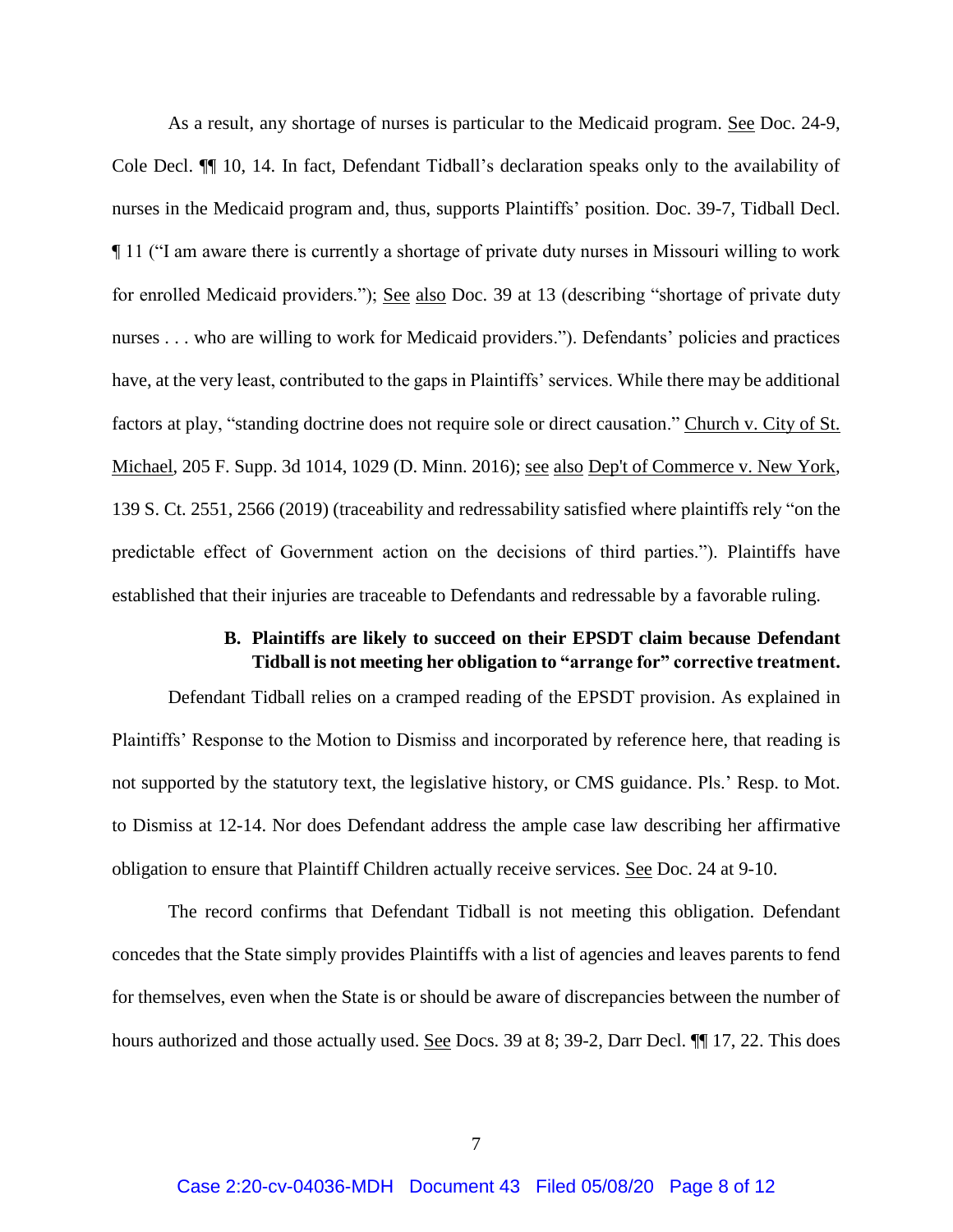not satisfy the EPSDT requirements.<sup>1</sup> See O.B., 838 F.3d at 841 (where state Medicaid agency "left the search to parents," it "has violated the Medicaid Act."). Defendant must do more, notwithstanding the "variables" at play. Doc. 39 at 9. Defendants in O.B. and AHR similarly complained of the "'sheer complexity' of the issue of access to Medicaid providers" or complications with specific plaintiffs, but these factors did not abrogate their EPSDT obligations and defeat the need for injunctive relief. See 170 F. Supp. 3d at 1199; 2016 WL 98513 at \*13.

# **C. Plaintiffs are likely to succeed on their claim of disability discrimination under Olmstead based on risk of institutionalization.**

Plaintiffs address Defendants' flawed interpretation of the ADA and Rehabilitation Act in their Response to the Motion to Dismiss. Plaintiffs incorporate that briefing here. For those reasons, Plaintiffs are likely to succeed on their claims under the ADA and Rehabilitation Act.

# **IV. PLAINTIFFS MEET THE REMAINING FACTORS FOR A PRELIMINARY INJUNCTION.**

The severe irreparable harm to Plaintiffs outweighs any purported harm to Defendants. Doc. 24 at 6. Defendants, for their part, identify no harm to the State from an order requiring them to comply with federal law and ignore the cases holding that enforcing federal law is in the public interest. See id. at 14 (collecting cases). Instead, Defendants again repeat their merits arguments, asserting that the "plan" they have in place is sufficient and that any further improvements are beyond their control. As demonstrated above, that is not so.

Defendants cite a proposed rule to assert that a preliminary injunction would have no benefit. See Doc. 39 at 13-14. But that proposed rule actually tips the balance of the equities in

 $\overline{a}$ 

<sup>&</sup>lt;sup>1</sup> Nor is Defendant's inaction excused by § 1396a(a)(23). <u>See</u> Doc. 39 at 9. That provision states Plaintiffs may choose among a range of qualified providers. There is no conflict between this provision and the EPSDT requirements. Defendant can simultaneously ensure Plaintiffs are receiving necessary services and that they can choose among a range of qualified providers. See Doc. 24-12, CMS, *EPSDT Guide* at 28 (describing freedom of choice provision).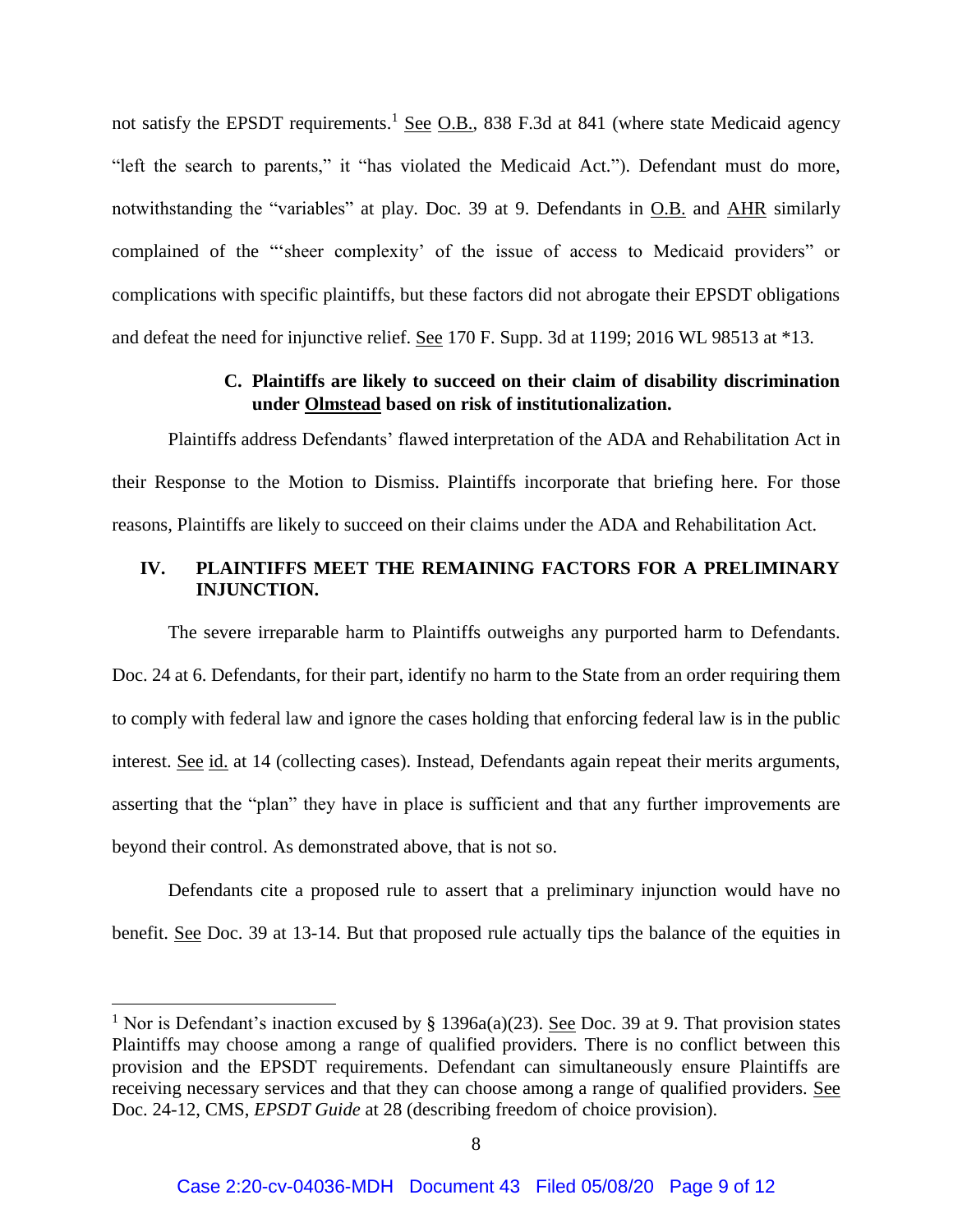Plaintiffs' favor. First, theoretical future improvements do not alleviate the harm Plaintiffs are experiencing now. See Lankford v. Sherman, 2007 WL 689749, at \*2 (W.D. Mo. Mar. 2, 2007) (issuing a preliminary injunction, and finding that proposed amendments to the Missouri Medicaid program had "no relevance" until they became law); See also Docs. 39 at 14 (rule will take "several months" to be finalized); 39-6, ¶ 12 (same). Second, the rule underscores Defendants' awareness that the current system does not provide for the in-home services that children with medically complex conditions, such as Plaintiffs, need. See also Doc. 39-7, Tidball Decl. ¶ 11. Third, it undercuts any claim of harm from the preliminary injunction.

Defendants' assertion that a preliminary injunction would be "vague and indefinite" is equally misplaced. At least two federal courts have granted similar preliminary relief. In O.B., the district court ordered the state defendant to take "immediate and affirmative steps to arrange directly or through referral to appropriate agencies, organizations or individuals, corrective treatment of in-home nursing services at the level approved by the State." O.B. v. Norwood, 838 F.3d at 840. Similarly, in A.H.R., the court directed the defendant to take all actions within its power necessary for the plaintiffs to receive the private duty nursing previously authorized by the state and ordered the parties to meet to develop a plan for implementing the preliminary injunction. 2016 WL 98513 at \*20. In neither case did a court prescribe specific steps the defendants were to take to achieve compliance, and in both cases the parties reached court-approved settlements in which the state agencies adopted various steps to come into compliance with EPSDT and the ADA.<sup>2</sup> Consent Decree, O.B. v. Norwood, No. 15-10463 (N.D. Ill. August 14, 2019), E.C.F. No.

 $\overline{a}$ 

<sup>&</sup>lt;sup>2</sup> Other states have also reached settlements in cases involving challenges to states' compliance with private duty nursing requirements, demonstrating that policy changes to ensure compliance with these federal laws are feasible. See Settlement Agreement, I.N. v. Kent, No. 18-03099 (N.D. Cal. May 24, 2018), E.C.F. No. 120-1 (Exh. 19); Settlement Agreement, A.J. v. Gee, No. 19-324 (M.D. La. October 21, 2019), E.C.F. No. 24-2 (Exh. 20).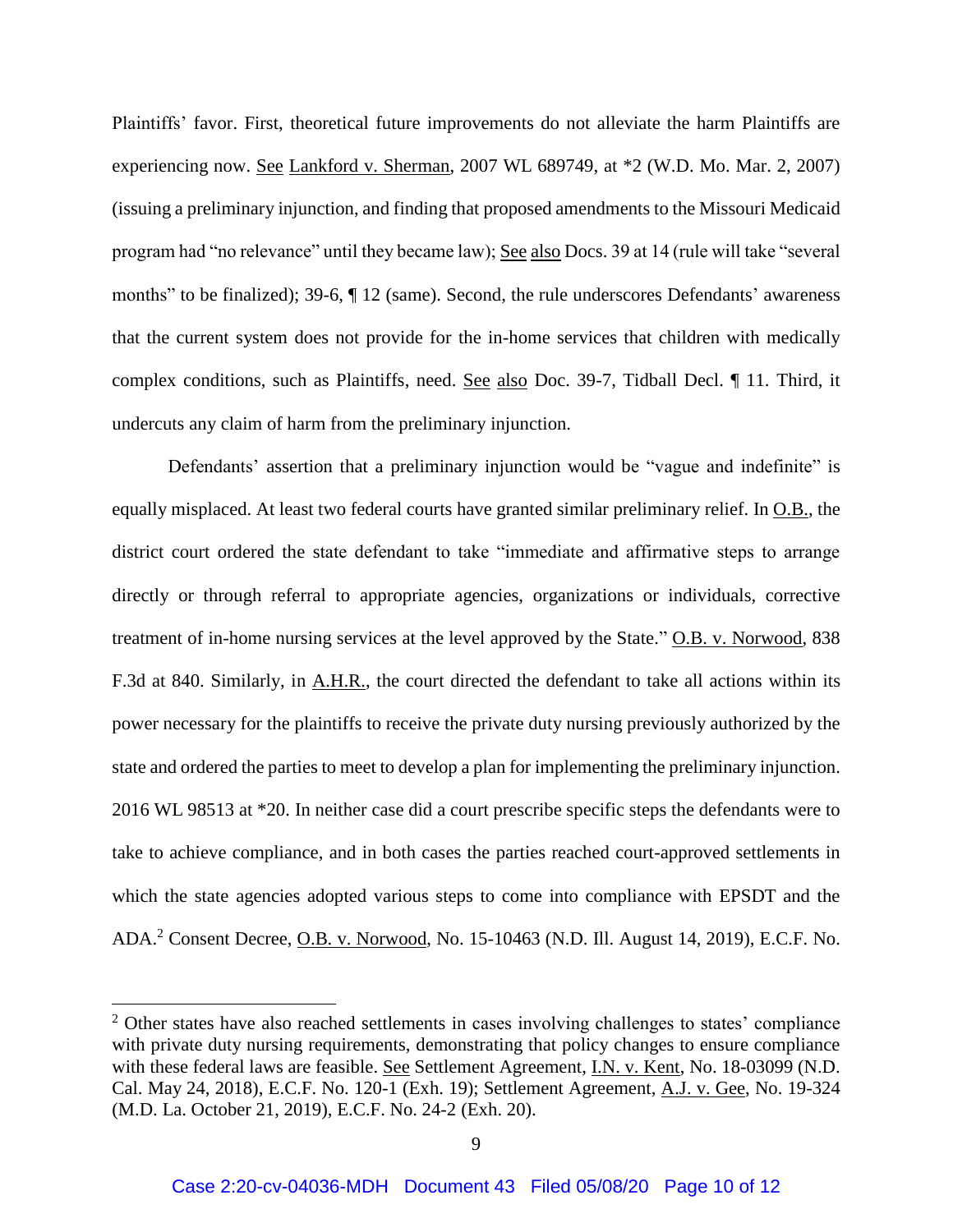182 (Exh. 17); Settlement Agreement, A.H.R. v. Wash. State Health Care Auth., No. 15-05701 (W.D. Wash. December 21, 2016), E.C.F. No. 65 (Exh. 18). These results belie Defendants' argument that there is nothing that can be achieved through a preliminary injunction.

Finally, the Court should reject Defendants' claim that they are "harmed" because Plaintiffs seek preliminary injunctive relief that is the "same relief they seek at the trial." Doc. 39 at 13. Plaintiffs only seek compliance with federal law under the applicable standards for preliminary relief, including that they are likely to succeed on the merits. Courts can and do grant preliminary relief requiring state defendants to provide Medicaid services pending a final resolution of the litigation. See, e.g., Kai v. Ross, 336 F.3d 650 (8th Cir. 2003) (preliminarily enjoining state to continue benefits after finding state law inconsistent with Medicaid Act); Hiltibran, 2010 WL 6825306, at \*6 (preliminarily enjoining Missouri Medicaid's to cover medically necessary incontinence supplies); Lankford, 2007 WL 689749, at \*1 (preliminarily enjoining Missouri Medicaid agency from continuing to deny medically necessary medical equipment); J.D. v. Sherman, No. 06-4153-CV-C-NKL, 2006 U.S. Dist. LEXIS 78446, at \*10 (W.D. Mo. 2006) (preliminarily enjoining Missouri Medicaid agency to cover medically necessary transplant services); McNeil-Terry v. Roling*,* 142 S.W.3d 828, 834 (Mo. Ct. App. 2004) (preliminarily enjoining Missouri Medicaid agency from reducing scope of necessary dental services); White v. Martin, 2002 WL 32596017, at \*7-9 (W.D. Mo. 2002) (preliminarily enjoining Missouri to provide transitional Medicaid benefits); Nemnich v. Stangler, 1992 WL 178963 (W.D. Mo. 1991) (preliminarily enjoining Missouri from denying Medicaid coverage of dental services).

#### **CONCLUSION**

Plaintiffs respectfully ask the Court to grant their motion for a preliminary injunction.